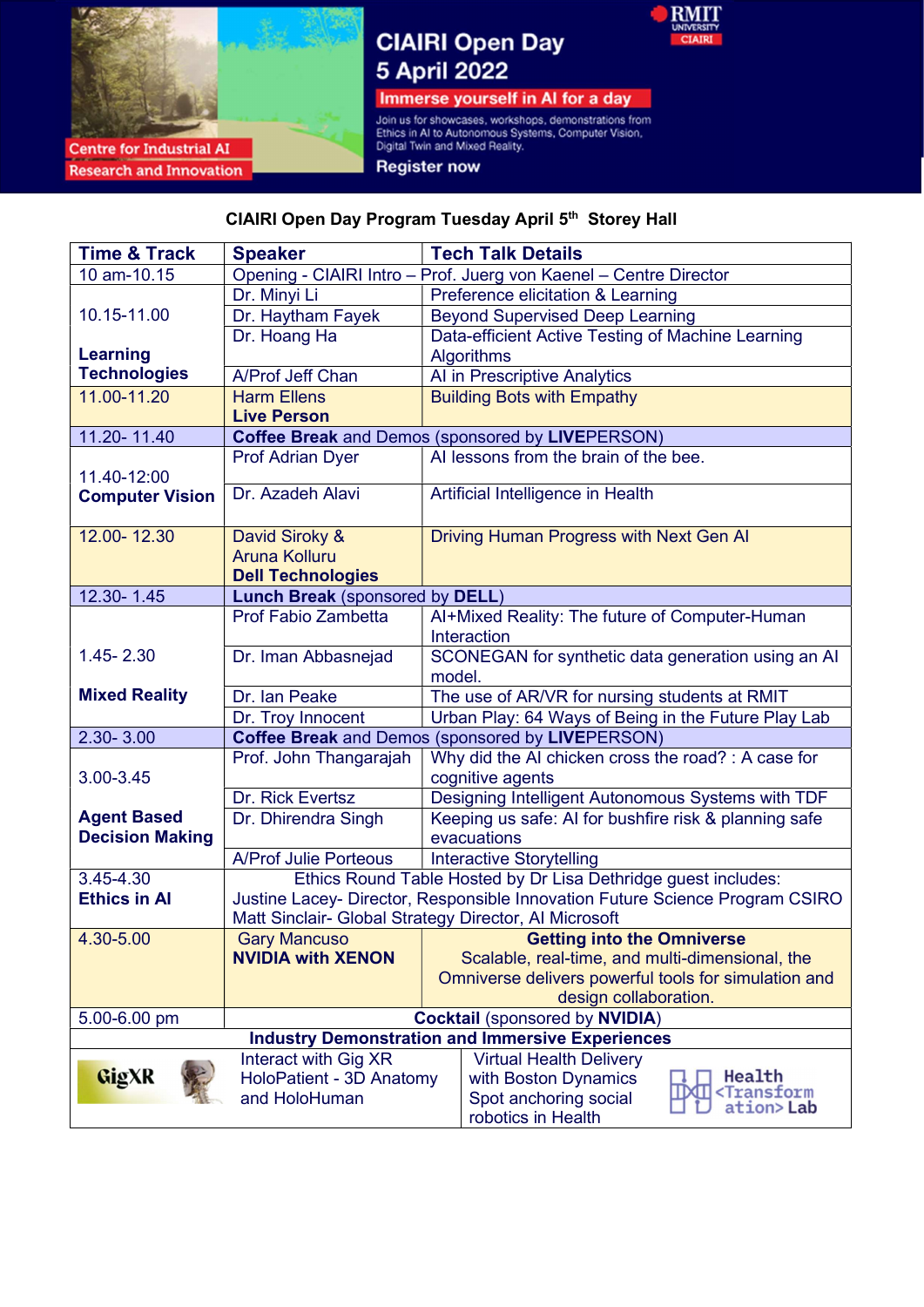## Thanks to our Sponsors









#### About AI Ethics Round Table



#### More Demonstrations and Immersive Experiences

- Augmented Reality for Aircraft Sustainment
- YepHome & Softbank VR Experience
- Urban Play 64 Ways of Being
- TDF A Tool for Intelligent Decision-Making Systems
- VX Lab Mixed Reality Immersion
- Microsoft Mixed Reality with Lawrence Crumpton
- AI for bushfire risk & planning safe evacuations

#### COVID PLAN

RMIT requires all staff, students, and visitors to be fully vaccinated, or have a Medicare approved exemption for COVID-19. By registering to attend this event you agree to confirm your vaccination status and provide evidence when requested on arrival on campus.

Please bring a mask for occasions where distancing cannot be maintained.

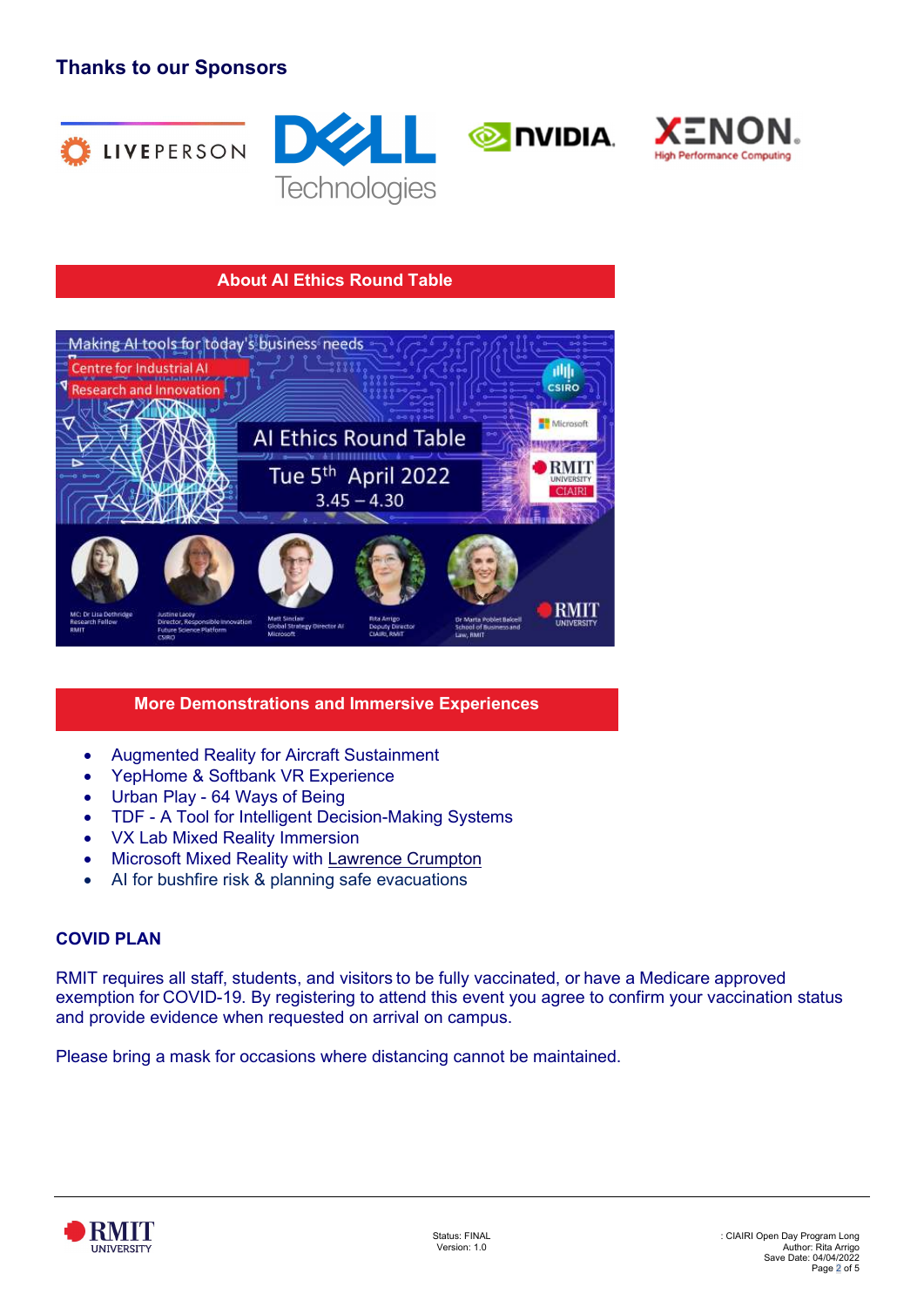## Industry Abstracts

| <b>Speaker</b>                                             | <b>Topic</b>                                         | <b>Description</b>                                                                                                                                                                                                                                                                                                                                                                                                                                                                                                                                                                                                                                                                                                                                                                                                                                                                                                                                                                                                                                                                                                                                                                                                                                        |
|------------------------------------------------------------|------------------------------------------------------|-----------------------------------------------------------------------------------------------------------------------------------------------------------------------------------------------------------------------------------------------------------------------------------------------------------------------------------------------------------------------------------------------------------------------------------------------------------------------------------------------------------------------------------------------------------------------------------------------------------------------------------------------------------------------------------------------------------------------------------------------------------------------------------------------------------------------------------------------------------------------------------------------------------------------------------------------------------------------------------------------------------------------------------------------------------------------------------------------------------------------------------------------------------------------------------------------------------------------------------------------------------|
| <b>LIVEPERESON</b><br><b>Harm Ellens</b>                   | <b>Building Bots</b><br>with Empathy                 | Conversational AI is the latest and hottest trend in customer experience<br>(CX). Instagram, WhatsApp, Apple, Google, Facebook, WeChat, Viber all<br>enable consumers to message with telecommunications providers,<br>insurers, higher education providers, government agencies, and sporting<br>venues (to name a few). Just like they do with family and friends.<br>Conversational AI in combination with these popular messaging channels<br>extends much further than traditional chat bots. In this presentation,<br>internationally recognised expert Harm Ellens will present a number of<br>case studies from Australian and international organisations who use<br>Conversational AI and messaging to deliver Curiously Human™<br>automated and Al-assisted experiences. He will illustrate through real-life<br>examples the positive change in the lives of both consumers and<br>employees that Conversational AI is delivering today.<br>Drawing on content from the recent "Bias in AI systems and AI aided<br>decision making" report, and following on from 2022 International<br>Women's Day theme #BreakTheBias, the presentation will touch on<br>mathematical techniques through which bias in AI can be measured and<br>prevented. |
| <b>DELL</b><br><b>David Siroky</b><br><b>Aruna Kolluru</b> | <b>Driving Human</b><br>Progress with<br>Next Gen Al | In the next five years, the world of AI will look very different. It's changing<br>at a remarkable speed that's only getting faster. Techniques that are<br>cutting-edge now will be obsolete in a few years, while approaches that<br>are still in their infancy today will become mainstream. Let's look at a few<br>of the areas of AI like Digital Twins, Federated Learning, Quantum AI,<br>TinyML, Ethical/ Responsible AI and Conversational AI that will have a<br>significant impact on our lives in the next few years.                                                                                                                                                                                                                                                                                                                                                                                                                                                                                                                                                                                                                                                                                                                         |
| <b>NVIDIA</b><br><b>Gary Mancuso</b>                       | Getting into the<br>Omniverse                        | Scalable, real-time, and multi-dimensional, the Omniverse delivers<br>powerful tools for simulation and design collaboration. Early applications<br>in engineering, manufacturing and design are now expanding into AI and<br>complex environmental simulations. The Omniverse is just getting started,<br>find out how you can be the author of your own story, creator of a new<br>world.                                                                                                                                                                                                                                                                                                                                                                                                                                                                                                                                                                                                                                                                                                                                                                                                                                                               |

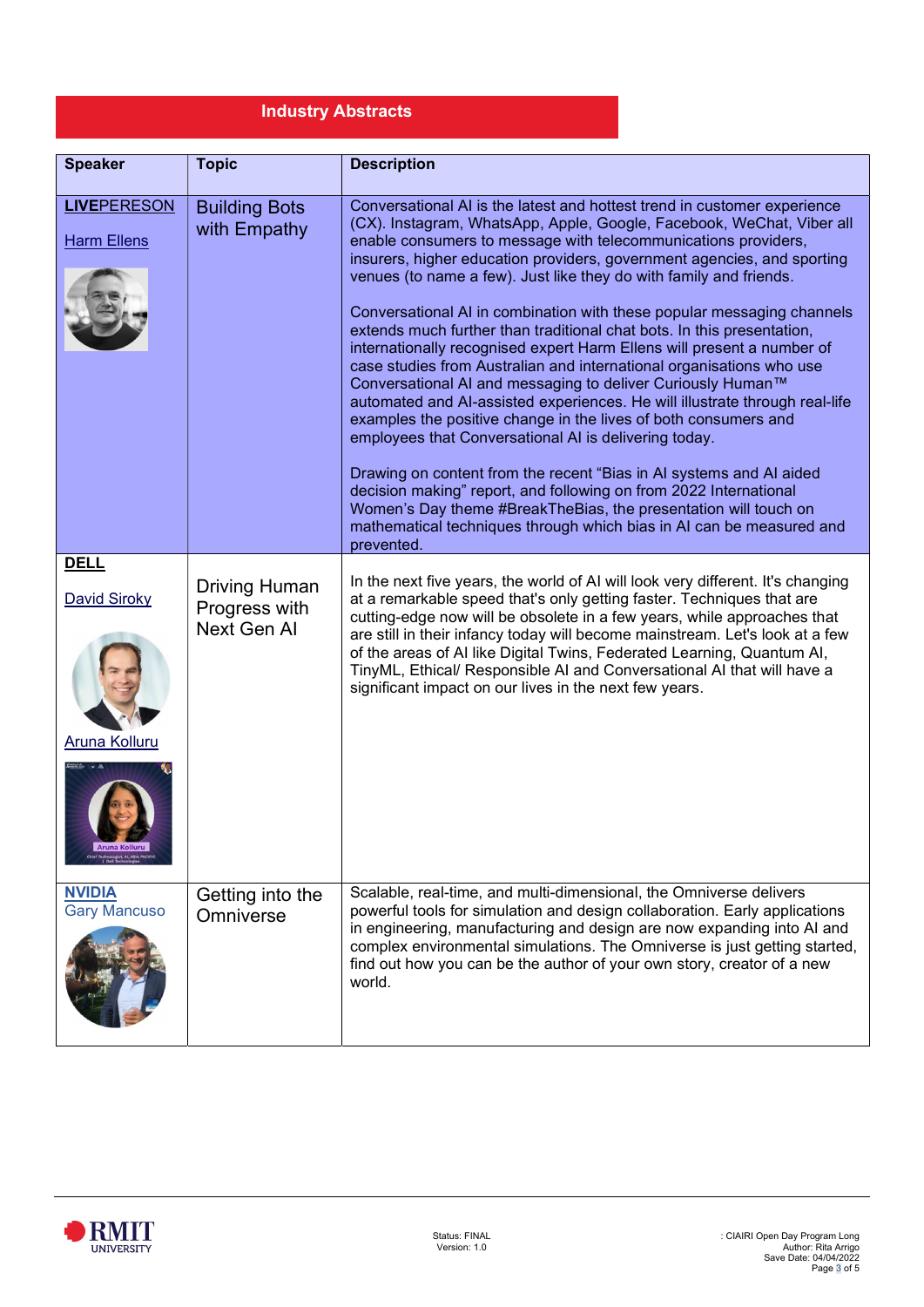## Tech Talk Abstracts

| <b>Speaker</b>                | <b>Category</b>           | <b>Topic</b>                                                                 | <b>Description</b>                                                                                                                                                                                                                                                                                                                                                                                                                                                                                                         |
|-------------------------------|---------------------------|------------------------------------------------------------------------------|----------------------------------------------------------------------------------------------------------------------------------------------------------------------------------------------------------------------------------------------------------------------------------------------------------------------------------------------------------------------------------------------------------------------------------------------------------------------------------------------------------------------------|
| Dr. Minyi Li                  | Learning<br>Technologies  | Preference<br>elicitation and<br>learning                                    | Marketing dreams of perfectly predicting a human's<br>preference for personalised advertising. This probably is the<br>heaviest used area of AI today. But humans are complex and<br>hard to predict – with marketeers often frustrating the users<br>versus getting it right. Beyond marketing, any kind of<br>recommender system helping to decide needs to take<br>preferences and current circumstances into account. This talk<br>will explore ways learning human preferences and reasoning<br>to be more effective. |
| Dr. Haytham<br>Fayek          | Learning<br>Technologies  | Beyond<br><b>Supervised Deep</b><br>Learning                                 | In many cases large datasets are available, but they are not<br>labelled. Humans can intuitively grasp patterns in the data<br>and learn from it. Traditional machine learning needs labelled<br>data sets to learn from. This talk presents methods of<br>unsupervised learning from unlabelled data on the example<br>of (add real world example used in the talk)                                                                                                                                                       |
| Dr. Huong<br>Ha               | Learning<br>Technologies  | Data-efficient<br>Active Testing of<br><b>Machine Learning</b><br>Algorithms | Humans build models of the world and make assumptions<br>which they use to make decisions. Computers try to do the<br>same by learning from data, but bias in data or changing<br>circumstances can make the model unreliable or outright<br>false. Asserting the correctness of models is thus an<br>important area. This talk will propose a novel framework of<br>efficiently testing models using only a small amount of<br>labelled data.                                                                             |
| A/Prof<br><b>Jeffrey Chan</b> | Learning<br>Technologies  | Al in Prescriptive<br>Analytics                                              | This talk will discuss prescriptive analytics (decision making),<br>particularly to do with research that combines<br>predictions/machine learning and then optimisation to make<br>the best choice.<br>Industry examples will include energy demand prediction,<br>recommendations, and predictive maintenance.                                                                                                                                                                                                           |
| Dr. Azadeh<br>Alavi           | Computer<br><b>Vision</b> | Artificial<br>Intelligence in<br>health                                      | Using AI in the health care domain to build diagnostic guides<br>through assertive methods and techniques.                                                                                                                                                                                                                                                                                                                                                                                                                 |
| Dr.Adrian<br><b>Dyer</b>      | Computer<br>Vision        | Al lessons from<br>the miniature<br>brain of the bee.                        | A challenge for AI has been operation in complex natural<br>environments. Bees have a brain of less than 1 million<br>neurons but can solve many complex tasks previously<br>thought to require a human brain. This discussion will include<br>Einstein proposed bees as a model 70 years ago, with<br>modern psychophysics and computer modelling techniques<br>how bees are indeed providing solutions that change our<br>understanding of how to build AI solutions for real world<br>applications.                     |
| Prof.Fabio<br>Zambetta        | <b>Mixed Reality</b>      | Al+Mixed Reality:<br>The future of<br>Computer-Human<br>Interaction          | The talk focuses on how a wide range of AI techniques are<br>going to provide new types of mixed reality interfaces,<br>leading to different kinds of applications. You will see spatial<br>reasoning on a HoloLens and the way computer vision<br>algorithms are used.                                                                                                                                                                                                                                                    |